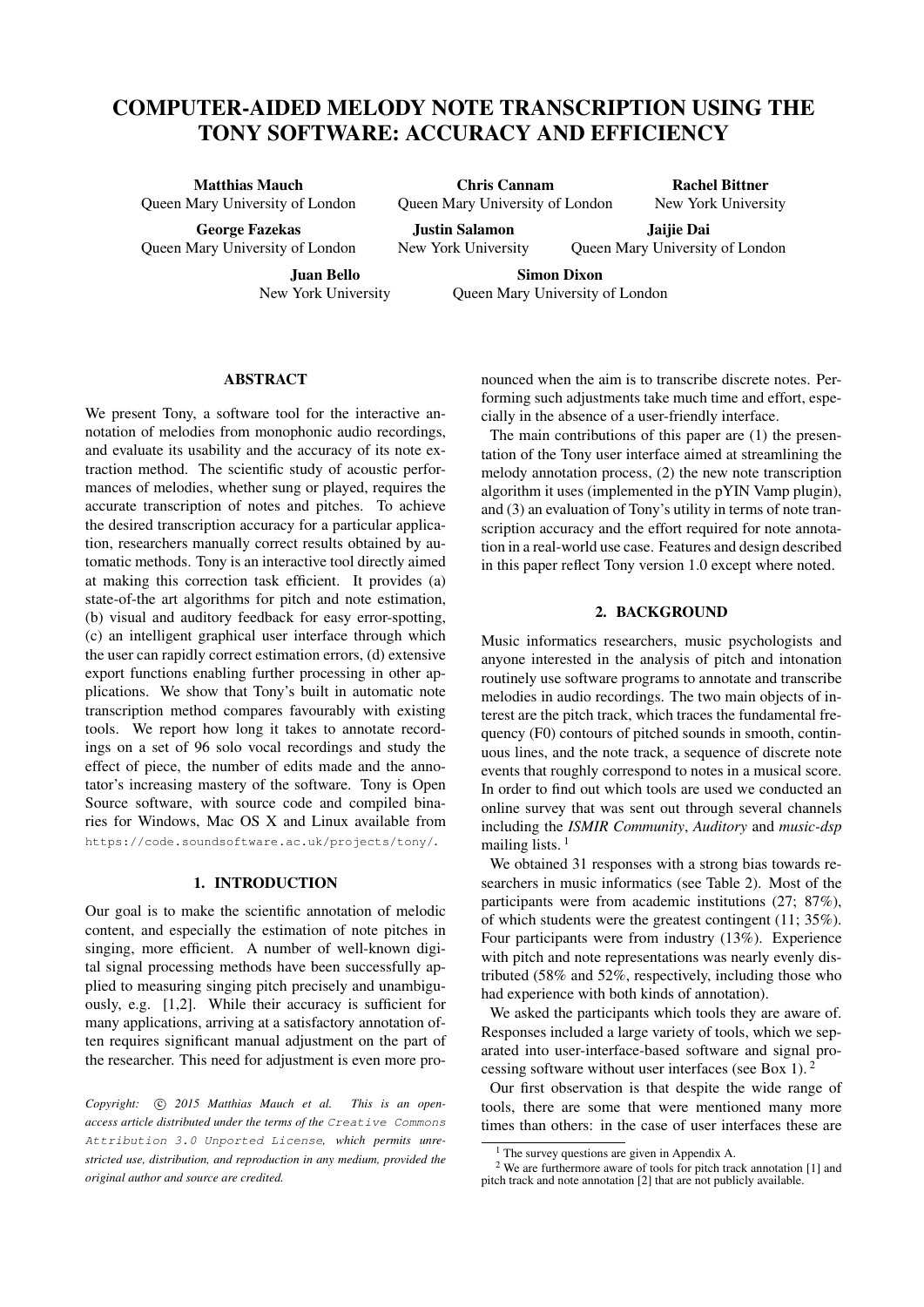<span id="page-1-7"></span>

| software         | URL.                        |  |
|------------------|-----------------------------|--|
| Tony             | https://code.soundsoftware. |  |
|                  | ac.uk/projects/tony         |  |
| pYIN             | https://code.soundsoftware. |  |
|                  | ac.uk/projects/pyin         |  |
| Pitch Estimator  | https://code.soundsoftware. |  |
|                  | ac.uk/projects/chp          |  |
| Sonic Visualiser | https://code.soundsoftware. |  |
| Libraries        | ac.uk/projects/sv           |  |

Table 1. Software availability.

<span id="page-1-0"></span>

| Field of work                                                            |                                                 | Position                                                 |                                            |
|--------------------------------------------------------------------------|-------------------------------------------------|----------------------------------------------------------|--------------------------------------------|
| Music Inf./MIR<br>Musicology<br><b>Bioacoustics</b><br>Speech Processing | 17(55%)<br>4(13%)<br>$3(10\%)$<br>2(5%)         | Student<br><b>Faculty Member</b><br>Post-doc<br>Industry | 11 $(35%)$<br>10 (32%)<br>6(19%)<br>4(13%) |
| Experience                                                               |                                                 |                                                          |                                            |
| Pitch track<br>Note track<br><b>Both</b><br>None                         | $18*(58%)$<br>$16*(52%)$<br>7(23%)<br>$3(10\%)$ |                                                          |                                            |

<sup>∗</sup>) includes 7 who had experience with both pitch and note tracks.

Table 2. Participants of the survey. Top four responses for participant makeup.

<span id="page-1-1"></span>The tools with graphical user interfaces mentioned by survey participants were: Sonic Visualiser (12 participants), Praat (11), Custom-built (3), Melodyne (3), Raven (and Canary) (3), Tony (3), WaveSurfer (3), Cubase (2), and the following mentioned once: AudioSculpt, Adobe Audition, Audacity, Logic, Sound Analysis Pro, Tartini and Transcribe!.

The DSP algorithms mentioned by survey participants were: YIN (5 participants), Custom-built (3), Aubio (2), and all following ones mentioned once: AMPACT, AMT, DESAM Toolbox, MELODIA, MIR Toolbox, Tartini, TuneR, SampleSumo, silbido, STRAIGHT and SWIPE.

Box 1. Survey Results.

Sonic Visualiser  $[3]$ <sup>[3](#page-1-2)</sup> and Praat  $[4]$ <sup>[4](#page-1-3)</sup>, and in the case of DSP tools it is YIN [\[5\]](#page-7-5). None of the tools with user interfaces are specifically aimed at note and pitch transcription in music; some were originally aimed at the analysis of speech, e.g. Praat, others are generic music annotation tools, e.g. Sonic Visualiser and AudioSculpt [\[6\]](#page-7-6). In either case, the process of extracting note frequencies remains laborious and can take many times the duration of the recording. As a consequence, many researchers use a chain of multiple tools in custom setups in which some parts are automatic (e.g. using AMPACT alignment [\[7\]](#page-7-7)), as we have previously done ourselves [\[8\]](#page-7-8). Commercial tools such as Melodyne,  $5$  Songs2See  $6$  and Sing&See  $7$  serve similar but incompatible purposes. Melodyne in particular offers a very sleek interface, but frequency estimation procedures are not public (proprietary code), notes cannot be sonified, and clear-text export of note and pitch track data is not provided.

In summary, the survey further corroborated the impression gained during our own experiments on note intonation: a tool for efficient annotation of melodies is not available, and the apparent interest in the scientific study of melody provides ample demand to create just such a tool. We therefore set out to create Tony, a tool that focusses on melodic annotation (as opposed to general audio annotation or polyphonic note annotation). The Tony tool is aimed at providing the following components: (a) state-ofthe art algorithms for pitch and note estimation with high frequency resolution, (b) graphical user interface with visual and auditory feedback for easy error-spotting, (c) intelligent interactive interface for rapid correction of estimation errors, (d) extensive export functions enabling further processing in other applications. Lastly, the tool should be freely available to anyone in the research community, as it already is (see Table [1\)](#page-1-7). This paper demonstrates that the remaining requirements have also been met.

Any modern tool for melody annotation from audio requires signal processing tools for pitch (or fundamental frequency, F0) estimation and note transcription. We are concerned here with estimation from monophonic audio, not with the estimation of the predominant melody from a polyphonic mixture (e.g. [\[9,](#page-7-9) [10\]](#page-7-10)). Several solutions to the problem of F0 estimation have been proposed, including mechanical contraptions dating back as far as the early 20th century [\[11\]](#page-7-11). Recently, the area of speech processing has generated several methods that have considerably advanced the state of the art [\[4,](#page-7-4) [5,](#page-7-5) [12,](#page-7-12) [13\]](#page-7-13). Among these, the YIN fundamental frequency estimator [\[5\]](#page-7-5) has gained popularity beyond the speech processing community, especially in the analysis of singing [\[14,](#page-7-14)[15\]](#page-7-15) (also, see survey above). Babacan *et al.* [\[16\]](#page-7-16) provide an overview of the performance of F0 trackers on singing, in which YIN is shown to be state of the art, and particularly effective at fine pitch recognition. More recently, our own pYIN pitch track estimator has been shown to be robust against several kinds

<span id="page-1-2"></span><sup>3</sup> <http://www.sonicvisualiser.org/>

<span id="page-1-3"></span><sup>4</sup> <http://www.fon.hum.uva.nl/praat/>

<span id="page-1-4"></span><sup>5</sup> <http://www.celemony.com/>

<span id="page-1-5"></span><sup>6</sup> <http://www.songs2see.com/>

<span id="page-1-6"></span><sup>7</sup> <http://www.singandsee.com/>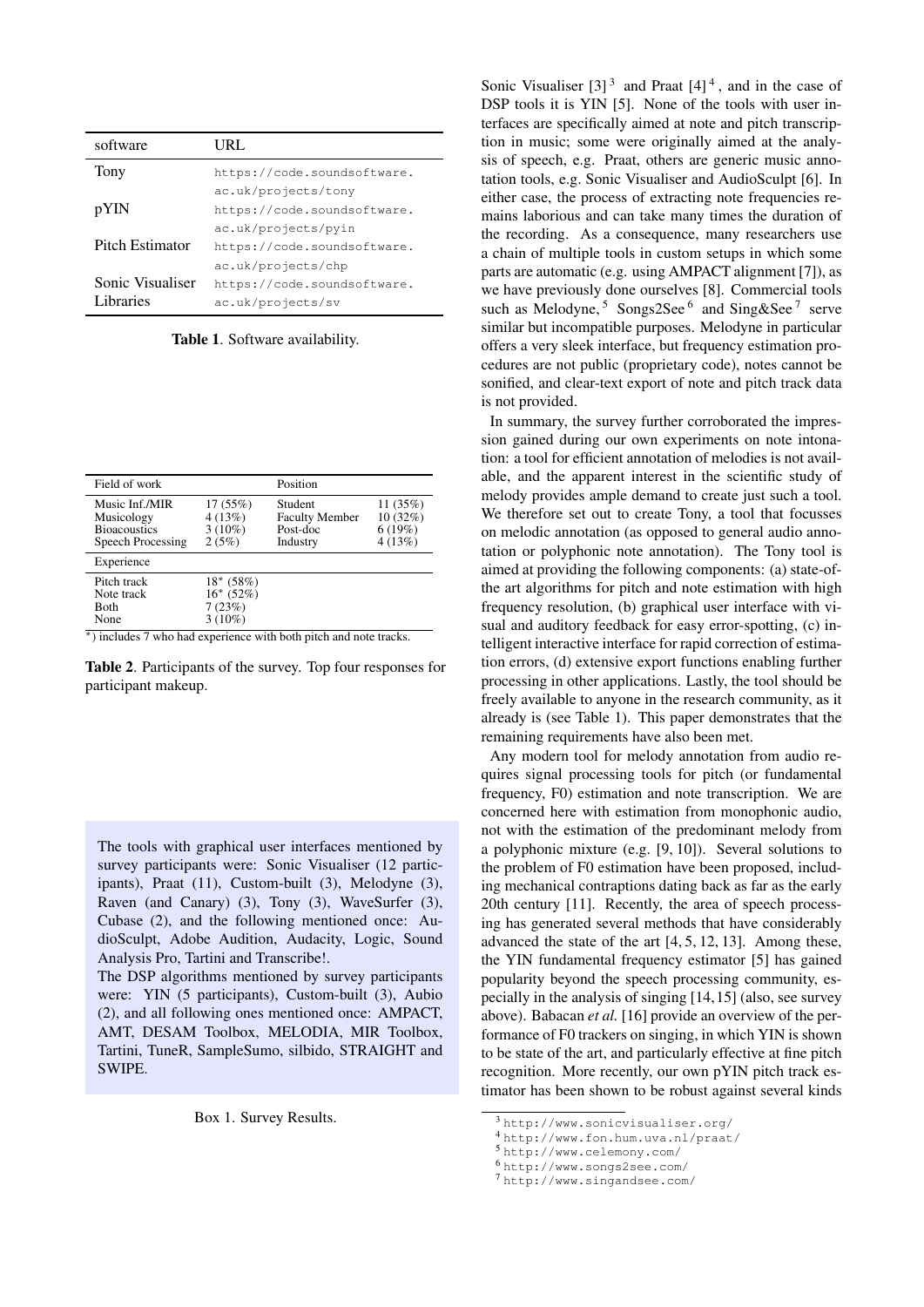of degradations [\[17\]](#page-8-0) and to be one of the most accurate pitch transcribers, especially for query-by-singing applications [\[18\]](#page-8-1) (alongside the MELODIA pitch tracker [\[10\]](#page-7-10)).

The transcription of melodic *notes* has received far less attention than pitch tracking—perhaps because *polyphonic* note transcription [\[19,](#page-8-2) [20\]](#page-8-3) was deemed the more exciting research problem—but several noteworthy methods exist [\[2,](#page-7-2) [21,](#page-8-4) [22\]](#page-8-5). We have implemented our own note transcription method intended for use in Tony, of which a previous version has been available as part of the pYIN Vamp plugin [\[17\]](#page-8-0). This is the first time pYIN note transcription has been presented and evaluated in a scientific paper.

# 3. METHOD

Tony implements several melody estimation methods: fully automatic pitch estimation and note tracking based on pYIN [\[17\]](#page-8-0), and custom methods for interactive reestimation. Tony resamples any input file to a rate of 44.1 kHz (if necessary), and the signal processing methods work on overlapping frames of 2048 samples ( $\approx$ 46 ms) with a hop size of 256 samples ( $\approx$ 6 ms).

#### <span id="page-2-1"></span>3.1 Pitch Estimation

We use the existing probabilistic YIN (pYIN) method [\[17\]](#page-8-0) to extract a pitch track from monophonic audio recordings. The pYIN method is based on the YIN algorithm [\[5\]](#page-7-5). Conventional YIN has a single threshold parameter and produces a single pitch estimate. The first stage of pYIN calculates multiple pitch candidates with associated probabilities based on a distribution over many threshold parameter settings. In a second stage, these probabilities are used as observations in a hidden Markov model, which is then Viterbi-decoded to produce an improved pitch track. This pitch track is used in Tony, and is also the basis for the note detection algorithm described below.

## <span id="page-2-2"></span>3.2 Note Transcription

The note transcription method takes as an input the pYIN pitch track and outputs discrete notes on a continuous pitch scale, based on Viterbi-decoding of a second, independent hidden Markov model (HMM). Unlike other similar models, ours does not quantise the pitches to semitones, but instead allows a more fine-grained analysis. The HMM models pitches from MIDI pitch 35 (B1,  $\approx$ 61 Hz) to MIDI pitch 85 (C $\sharp$ 6,  $\approx$  1109 Hz) at 3 steps per semitone, resulting in  $n = 207$  distinct pitches. Following Ryynänen [[21\]](#page-8-4) we represent each pitch by three states representing attack, stable part and silence, respectively. The likelihood of a non-silent state emitting a pitch track frame with pitch  $q$  is modelled as a Gaussian distribution centered at the note's pitch p with a standard deviation of  $\sigma$  semitones, i.e.

$$
P(n_p|q) = v \cdot \left(\frac{1}{z} \left[\phi_{p,\sigma}(q)\right]^{\tau}\right) \tag{1}
$$

where  $n_p$  is a state modelling the MIDI pitch  $p$ , z is a normalising constant and the parameter  $0 < \tau < 1$ controls how much the pitch estimate is trusted; we set  $\tau = 0.1$ . The probability of unvoiced states is set to  $P(\text{unvoiced}|q) = (1 - v)/n$ , i.e. they sum to their combined likelihood of  $(1 - v)$  and  $v = 0.5$  is the prior likelihood of a frame being voiced. The standard deviation  $\sigma$ varies depending on the state: attack states have a larger standard deviation ( $\sigma = 5$  semitones) than stable parts  $(\sigma = 0.9)$ . This models that the beginnings of notes and note transitions tend to vary more in pitch than the main, stable parts of notes.

The transition model imposes continuity and reasonable pitch transitions. Figure [1a](#page-3-0) shows a single note model, with connections to other notes. Within a note we use a 3-state left-to-right HMM consisting of Attack, Stable and Silent states. These states are characterised by high selftransition probability (0.9, 0.99 and 0.9999 for the three note states, respectively), to ensure continuity. Within a note, the only possibility other than self-transition is to progress to the next state. The last note state the Silent state, allows transitions to many different Attack states of other notes. Like the musicological model in Ryynänen and Klapuri's approach [\[21\]](#page-8-4) we provide likelihoods for note transitions. Unlike their approach, we do not deal with notes quantised to the integer MIDI scale, and so we decided to go for a simpler heuristic that would only take into account three factors: (1) a note's pitch has to be either the same as the preceding note or at least 2/3 semitones different; (2) small pitch changes are more likely than larger ones; (3) the maximum pitch difference between two consecutive notes is 13 semitones. A part of the transition distribution to notes with nearby pitches is illustrated in Figure [1b.](#page-3-1)

#### 3.3 Note Post-processing

We employ two post-processing steps. The first, amplitude-based onset segmentation helps separate consecutive notes (syllables) of similar pitches as follows. We calculate the root mean square (RMS, i.e. average) amplitude denoted by  $a_i$  in every frame i. In order to estimate the amplitude rise around a particular frame  $i$  we calculate the ratio of the RMS values between the frames either side

$$
r = \frac{a_{i+1}}{a_{i-1}}\tag{2}
$$

Given a sensitivity parameter s, any rise with  $1/r < s$  is considered part of an onset, <sup>[8](#page-2-0)</sup> and the frame  $i - 2$  is set to unvoiced, thus creating a gap within any existing note. If no note is present, nothing changes, i.e. no additional notes are introduced in this onset detection step. The second post-processing step, minimum duration pruning, simply discards notes shorter than a threshold, usually chosen around 100 ms.

#### 3.4 Semi-automatic Pitch Track Re-estimation

In addition to fully manual editing of notes (Section [3.4.2\)](#page-4-0), the user can also change the pitch track. However, since human beings do not directly perceive pitch tracks, Tony offers pitch track candidates which users can choose from.

<span id="page-2-0"></span> $8$  The inverse  $1/r$  is used in order for s to correspond to sensitivity.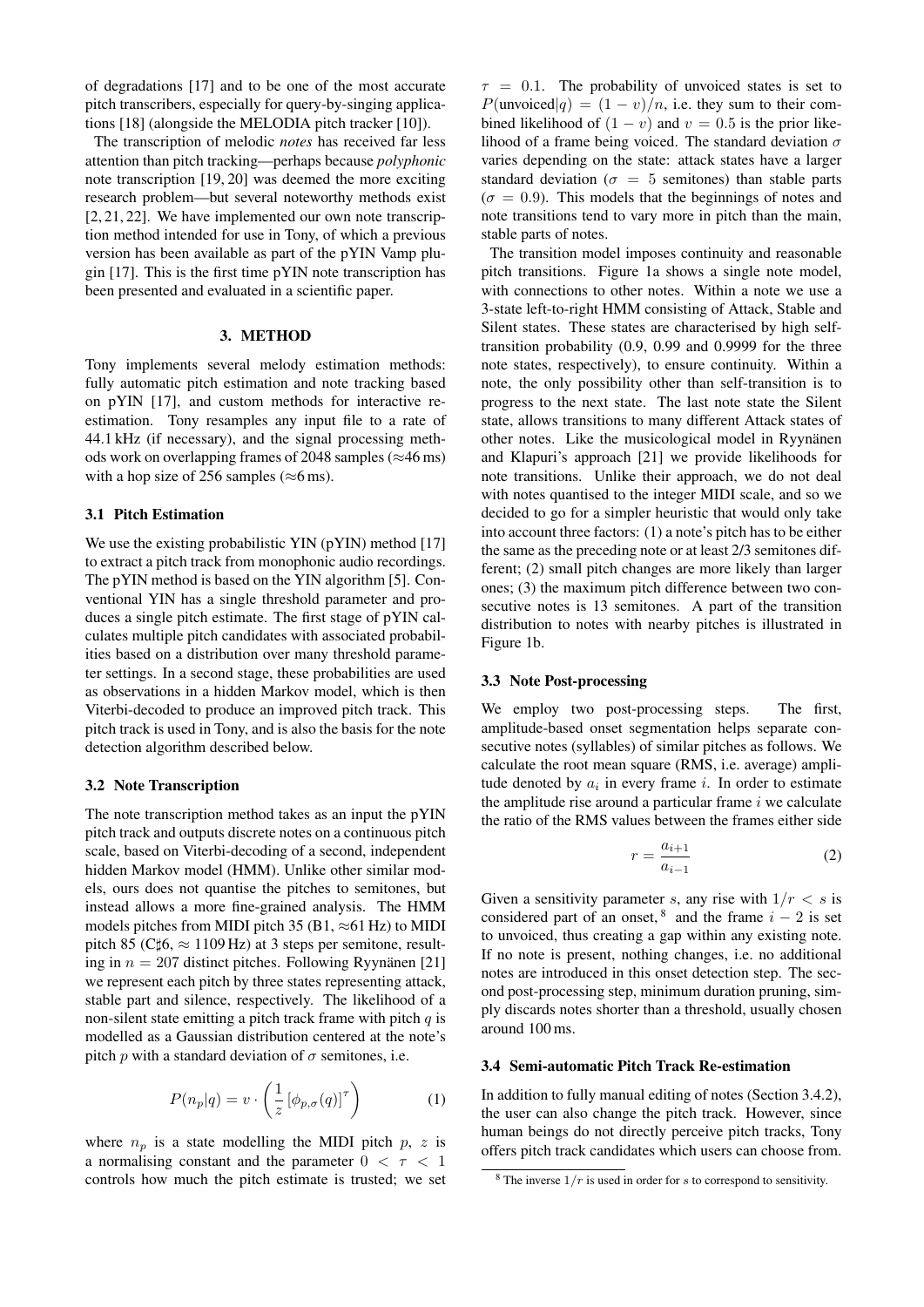<span id="page-3-0"></span>

(a) Excerpt of the pYIN note transition network.

<span id="page-3-1"></span>(b) Central part of the note transition probability function.

Figure 1. Transition model in pYIN note transcription module.



<span id="page-3-2"></span>Figure 2. Graphical User Interface with key elements highlighted.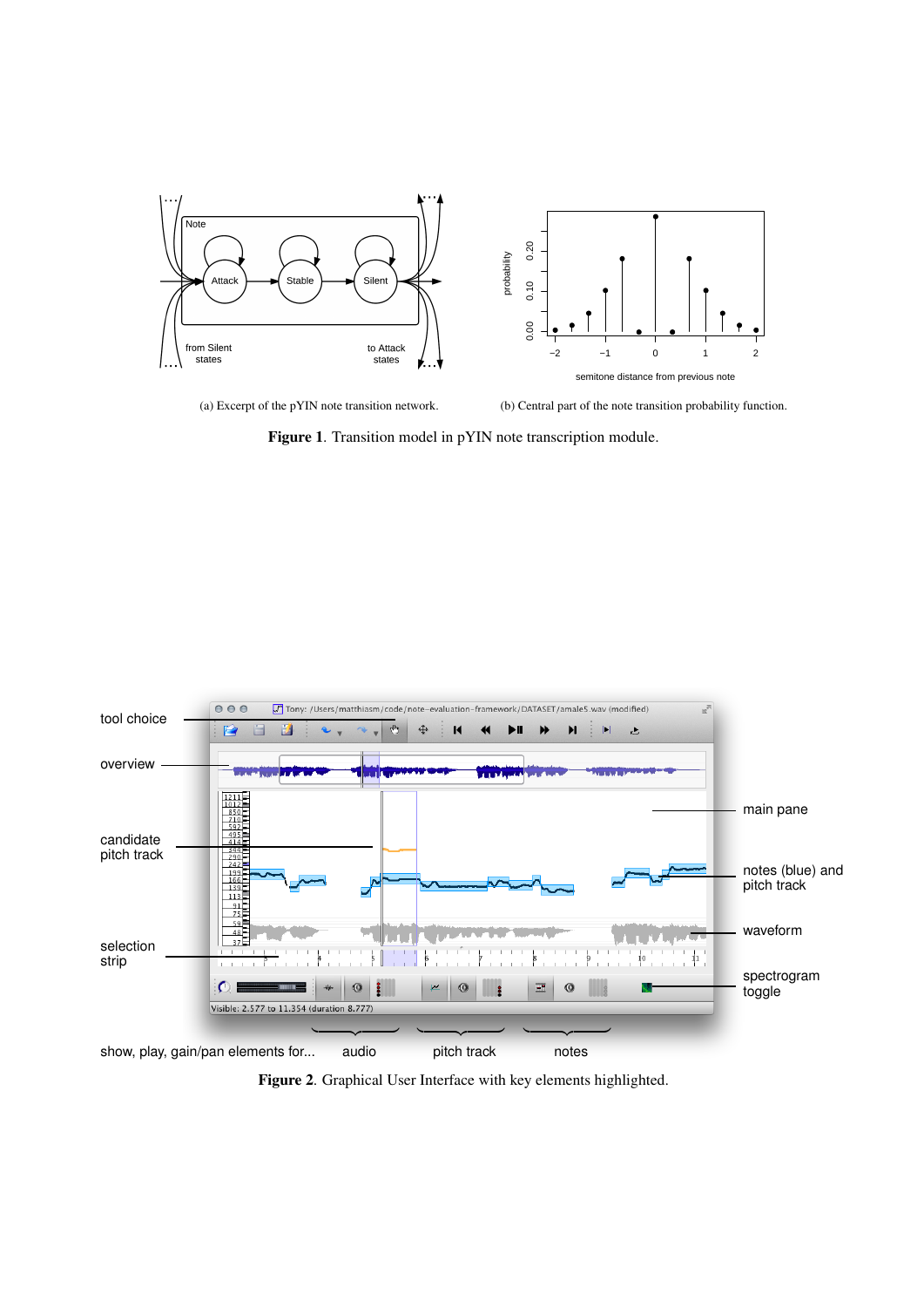Two methods are available: multiple alternative pYIN pitch tracks on a user-selected time interval, and a single pitch track on a user-selected time-pitch rectangle.

# <span id="page-4-1"></span>*3.4.1 Multiple pYIN pitch tracks*

In order to extract multiple pitch tracks, the pYIN method is modified such that its second stage runs multiple times with different frequency ranges emphasised. The intended use of this is to correct pitches over short time intervals. As in the default version, the first pYIN stage extracts multiple pitch candidates  $m_i$  (given in floating point MIDI pitches) for every frame, with associated probabilities  $p_i$ . Depending on the frequency range, these candidate probabilties are now weighted by a Gaussian distribution centered at  $c_j = 48 + 3 \times j$ ,  $j = 1, \ldots, 13$ , for the  $j<sup>th</sup>$  frequency range, i.e. the new candidate pitch probabilities are

$$
p_{ij} = p_i \times \phi_{c_j, \sigma_r}(m_i), \tag{3}
$$

where  $\phi(\cdot)$  is the Gaussian probability density function and  $\sigma_r = 8$  is the pitch standard deviation, indicating the frequency width of the range. With these modified pitch probabilities, the Viterbi decoding is carried out as usual, leading to a total of 13 pitch tracks.

Finally, duplicate pitch tracks among those from the 13 ranges are eliminated. Two pitch tracks are classified as duplicates if at least 80% of their pitches coincide. Among each duplicate pair, the pitch track with the shorter time coverage is eliminated.

# <span id="page-4-0"></span>*3.4.2 Pitch track in time-pitch rectangle*

In some cases, the desired pitch track is not among those offered by the method described in Section [3.4.1.](#page-4-1) In such cases we use a YIN-independent method of finding pitches based on a simple harmonic product spectrum [\[23\]](#page-8-6). When using this method, the user provides the pitch and time range (a rectangle), and for every frame the method returns the pitch with the maximum harmonic product spectral value (or no pitch, if the maximum occurs at the upper or lower boundary of the pitch range). This way even subtle pitches can be annotated provided that they are local maxima of the harmonic product spectrum.

#### 4. USER INTERFACE

Figure [2](#page-3-2) is a screenshot of the Tony user interface. The basic interface components as well as the underlying audio engine and other core components are well tested as they come from the mature code base of Sonic Visualiser (see also Table [1\)](#page-1-7). Tony differs from the other tools in that it is designed for musical note sequences, not general pitch events, and intentionally restricted to the annotation of single melodies. This specialisation has informed many of our design choices. Below we highlight several key aspects of the Tony interface.

# 4.1 Graphical Interface

While graphical interface components from Sonic Visualiser have been re-used, the focus on a single task has allowed us to combine all relevant visualisation components into a single pane: pitch track, note track, spectrogram and the waveform. Visibilty of all can be toggled. The focus on single melodies meant that we could design a special note layer with non-overlapping notes. This averts possible annotation errors from overlapping pitches.

As soon as the user opens an audio file, melodic representations of pitch track and notes are calculated using the methods described in Sections [3.1](#page-2-1) and [3.2.](#page-2-2) This contrasts with general tools like Praat, Sonic Visualiser or AudioSculpt, which offer a range of processing options the user has to select from. This is avoided in Tony, since the analysis objective is known in advance. However, the user has some control over the analysis parameters via the menu and can re-run the analysis with the parameters changed.

Editing pitch tracks and notes is organised separately. Note edits concern only the placement and duration of notes in time, and their pitch is calculated on the fly as the median of the underlying pitch track. Any corrections in the pitch dimension are carried out via the pitch track.

In order to select pitches or notes the user selects a time interval, either via the Selection Strip or via keyboard commands. Both pitch track and note track can then be manipulated based on the selection. The most simple pitch track actions are: choose higher/lower pitch (by octave) in the selected area; remove pitches in the selected area. For more sophisticated pitch correction, the user can request alternative pitch tracks in a selected time interval (see Section [3.4.1\)](#page-4-1), or the single most likely pitch track in a timepitch rectangle (see Section [3.4.2\)](#page-4-0). Note actions are: Split, Merge, Delete, Create (including "form note from selection"), and Move (boundary). The note pitch is always the median of the pitch track estimates it covers and is updated in real-time.

# 4.2 Sound Interface

Tony provides auditory feedback by playing back the extracted pitch track as well as the note track alongside the original audio. Like the visual pitch track and note representations, playback (including that of the original recording) can be toggled using dedicated buttons in a toolbar (see Figure [2\)](#page-3-2), giving users the choice to listen to any combination of representations they wish.

Sonification of the notes is realised as a wave table playback of an electric piano sound. The sound was especially synthesised for its neutral timbre and uniform evolution. Unlike other programs, synthesis in Tony is not constrained to integer MIDI notes, and can sonify subtle pitch differences as often occur in real-world performances. The pitch track is synthesised on the fly, using a sinusoidal additive synthesis of the first three harmonic partials.

# 5. EVALUATION

To assess the utility of Tony as a note transcription system, we conducted two experiments. First, we compared the underlying note transcription method to existing methods, using a publicly available dataset [\[24\]](#page-8-7). Second, in a real-world task an expert annotated notes for an intonation study using the Tony software, and we measured the time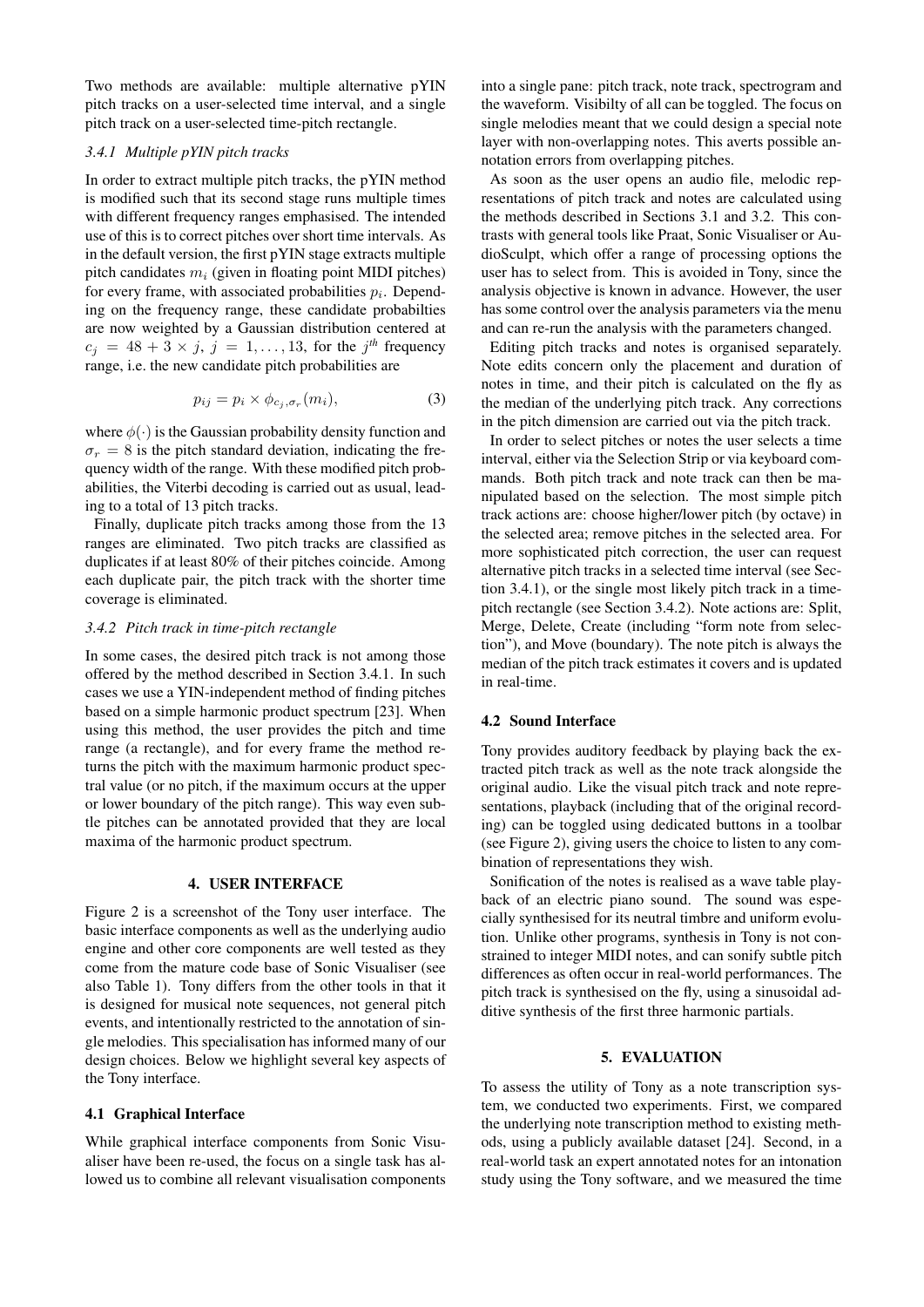|    | Group.1                    | Overall. Acc. | Raw. Pitch. Acc. | Vo. False Alarm | Vo. Recall | F COnPOff | $F$ COnP | $F$ COn |
|----|----------------------------|---------------|------------------|-----------------|------------|-----------|----------|---------|
|    | melotranscript             | 0.80          | 0.87             | 0.37            | 0.97       | 0.45      | 0.57     | 0.63    |
|    | ryynanen                   | 0.72          | 0.76             | 0.37            | 0.94       | 0.30      | 0.47     | 0.64    |
| 3  | smstools                   | 0.80          | 0.88             | 0.41            | 0.99       | 0.39      | 0.55     | 0.66    |
|    | $p$ YIN s=0.0, prn=0.00    | 0.83          | 0.91             | 0.37            | 0.98       | 0.38      | 0.56     | 0.61    |
|    | $p$ YIN s=0.0, prn=0.07    | 0.84          | 0.91             | 0.34            | 0.98       | 0.40      | 0.59     | 0.64    |
| 6  | $p$ YIN s=0.0, prn=0.10    | 0.84          | 0.91             | 0.33            | 0.97       | 0.41      | 0.60     | 0.64    |
|    | $p$ YIN s=0.0, prn=0.15    | 0.84          | 0.90             | 0.32            | 0.96       | 0.41      | 0.60     | 0.63    |
| 8  | $p$ YIN s=0.6, prn=0.00    | 0.84          | 0.91             | 0.35            | 0.98       | 0.38      | 0.56     | 0.61    |
| 9  | $p$ YIN s=0.6, prn=0.07    | 0.84          | 0.91             | 0.32            | 0.97       | 0.43      | 0.62     | 0.67    |
| 10 | $p$ YIN s=0.6, prn=0.10    | 0.85          | 0.91             | 0.31            | 0.97       | 0.44      | 0.62     | 0.67    |
| 11 | $p$ YIN s=0.6, prn=0.15    | 0.85          | 0.90             | 0.29            | 0.95       | 0.44      | 0.62     | 0.65    |
| 12 | $p$ YIN s=0.7, prn=0.00    | 0.83          | 0.90             | 0.33            | 0.97       | 0.39      | 0.54     | 0.61    |
| 13 | $p$ YIN s=0.7, prn=0.07    | 0.85          | 0.91             | 0.30            | 0.97       | 0.46      | 0.63     | 0.69    |
| 14 | $p$ YIN s=0.7, prn=0.10    | 0.85          | 0.90             | 0.29            | 0.96       | 0.47      | 0.64     | 0.69    |
| 15 | $p$ YIN s=0.7, $p$ rn=0.15 | 0.85          | 0.89             | 0.27            | 0.94       | 0.47      | 0.64     | 0.67    |
| 16 | $p$ YIN s=0.8, prn=0.00    | 0.84          | 0.89             | 0.28            | 0.96       | 0.39      | 0.52     | 0.61    |
| 17 | $p$ YIN s=0.8, prn=0.07    | 0.85          | 0.89             | 0.25            | 0.95       | 0.48      | 0.66     | 0.73    |
| 18 | pYIN s=0.8, prn=0.10       | 0.85          | 0.89             | 0.24            | 0.94       | 0.49      | 0.68     | 0.73    |
| 19 | $p$ YIN s=0.8, prn=0.15    | 0.85          | 0.87             | 0.22            | 0.91       | 0.50      | 0.67     | 0.71    |

<span id="page-5-0"></span>Table 3. Results for fully-automatic melody note transcription.

taken and the number of notes manipulated. The experimental results are given below.

#### 5.1 Accuracy of Automatic Transcription

We used a test set of 38 pieces of solo vocal music (11 adult females, 13 adult males and 14 children) as collected and annotated in a previous study [\[24\]](#page-8-7). All files are sampled at 44.1 kHz. We also obtained note transcription results extracted by three other methods: Melotranscript  $[22]$ , Gómez and Bonada  $[2]$  $[2]$ , Ryynänen  $[21]$  $[21]$ . We ran 16 different versions of Tony's note transcription algorithm, a grid search of 4 parameter settings for each of the two post-processing methods. Minimum duration pruning was parametrised to 0 ms (no pruning), 70 ms, 100 ms and 150 ms. The amplitude-based onset segmentation parameter was varied as  $s = 0$ , 0.6, 0.7 and 0.8.

For frame-wise evaluation we used metrics from the evaluation of pitch tracks  $[25]$  as implemented in  $\min$ -eval [\[26\]](#page-8-9), but applied them to notes by assigning to every frame the pitch of the note it is covered by. The results are listed in Table [3.](#page-5-0) The pYIN note transcriptions reach very high overall accuracy rates (0.83–0.85) throughout. The high-est score of the other methods tested is 0.80.<sup>[9](#page-5-1)</sup> Among the pYIN versions tested, the best outcome was achieved by combining pruning of at least 100 ms and an onset sensitivity parameter of at least  $s = 0.6$ . The efficacy of the system results from high raw pitch accuracy (correct when there *is* a pitch), and low rate of voicing false alarm. There is, however, a tradeoff between the two: better raw pitch accuracy is achieved with low values of s, and lower false alarm rates with higher values of s. The algorithm smstools achieves perfect voicing recall at the price of having the highest voicing false alarm rate.

The results for note-based evaluation expose more subtle differences. The metric "COnPOff" [\[24\]](#page-8-7), which takes into account correct note onset time  $(\pm 5 \,\text{ms})$ , pitch  $(\pm 0.5$  semitones) and offset ( $\pm 20\%$  of ground truth note duration), is the most demanding metric; "COnP" (correct onset and pitch) and "COn" (correct onset) are relaxed metrics. Here, we report  $F$  measures only. We observe that—without post-processing—the pYIN note transcription achieves values slightly worse than the bestperforming algorithm (melotranscript). Considering the post-processed versions of pYIN, minimum duration pruning alone does not lead to substantial improvements. However, a combination of onset detection and minimum duration pruning leads to COnPOff  $F$  values of up to 0.50, compared to 0.38 for the baseline pYIN and 0.45 for the best other algorithm (melotranscript). This carries through to the more relaxed evaluation measures, where  $F$  values of the post-processed versions with at least 0.10 seconds pruning are always higher than the baseline pYIN algorithm and the other algorithms tested. Figure [3](#page-6-0) shows all 100 ms-pruned pYIN results against other algorithms.

#### 5.2 Effort of Manual Note Correction

In order to examine the usability of Tony we measured how editing affects the time taken to annotate tunes. We used recordings of amateur singing created for a different project, and one of us (JD) annotated them such that each final note annotation corresponded exactly to one ground truth note in the musical score matching her perception of the notes the singer was actually performing. The dataset consists of 96 recordings, with 32 singers performing three tunes from the musical *The Sound of Music*. The annotation was performed with an earlier version of Tony (0.6).

Tony offers five basic editing operations: Create, Delete, Split, Join, and Move (either left or right note boundary). We estimated the number of edits required, considering only timing adjustments (i.e. ignoring any changes to the pitch of a note). [10](#page-5-2) The estimate is a custom edit distance implementation. First, we jointly represent the actual state of the note track (after automatic extraction) and the desired state of the note track as a string of tokens. Secondly, we define transformation rules that correspond to the five possible edit operations. The estimate of the number of edits performed by the user is then an automated calculation of a series of reductions to the source string in order to arrive at the target. In particular, if pYIN happened to perform a completely correct segmentation "out of the box",

<span id="page-5-1"></span><sup>9</sup> Note that Ryynanen's method outputs only integer MIDI notes, so for the fine-grained analysis required here it may be at a disadvantage.

<span id="page-5-2"></span><sup>&</sup>lt;sup>10</sup> At the time of the experiment we were not able to record the actual actions taken.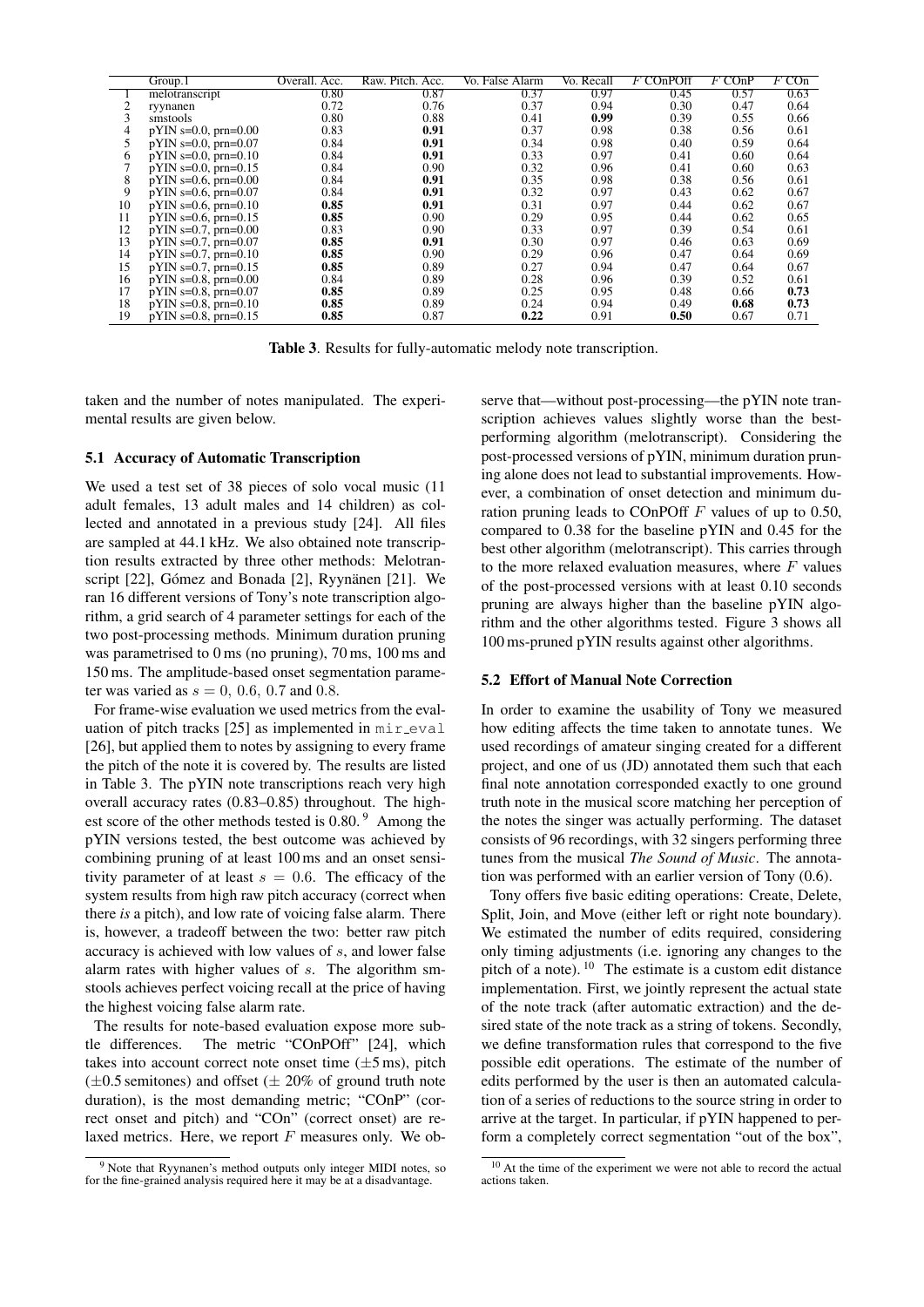

<span id="page-6-0"></span>Figure 3. Results of existing algorithms and pYIN note transcription with minimum duration pruning at 0.1 s, showing, from left to right, raw pitch accuracy, overall accuracy, voicing false alarm, COnPOff F measure and COnP F measure.

<span id="page-6-1"></span>

Box plots with mean values (dots).

<span id="page-6-2"></span>Figure 4. Edit operations.

the edit count would be zero.

Figure [4a](#page-6-1) illustrates the distributions of edit counts in a box plot with added indicators of the mean. First of all, we notice that very few notes had to be Created (mean of 0.17 per recording) or Moved (0.28), and that Join (8.64) and Delete (8.82) are by far the most frequent edit operations, followed by Splits (4.73). As expected, the total number of edits correlates with the time taken to annotate the recordings (see Figure [4b\)](#page-6-2).

Which other factors influence the annotation time taken? We use multivariate linear regression on the number of Creates, Deletes, Splits, Joins, Moves and familiarity with the Tony software (covariates), predicting the annotation time (response). As expected, the results in Table [4](#page-6-3) show that any type of editing increases annotation time, and that familiarity reduces annotation time. The baseline annotation time is 437 seconds, more than 7 minutes. (The mean duration of the pieces is 179 seconds, just under 3 minutes.) The result on Familiarity suggests that every day spent working with Tony reduces the time needed for annotation by  $2.3$  seconds. <sup>[11](#page-6-4)</sup> The time taken for every Create action is 145 seconds, a huge amount of time, which can only be explained by the fact that this operation was very rare and only used on tracks that were very difficult anyway. Similar reasoning applies to the (boundary) Move operations, though the  $p$  value suggests that the estimate cannot be made with much confidence. The distinction

<span id="page-6-3"></span>

|               | Est. (seconds) | Std. Error | p value   |
|---------------|----------------|------------|-----------|
| (Intercept)   | 437.20         | 51.87      | ${<}0.01$ |
| Creates       | 145.08         | 42.77      | ${<}0.01$ |
| Deletes       | 3.51           | 1.82       | 0.06      |
| <b>Splits</b> | 5.58           | 2.95       | 0.06      |
| Joins         | 3.18           | 2.35       | 0.18      |
| Move          | 45.51          | 39.61      | 0.25      |
| Familiarity   | $-2.31$        | 0.82       | 0.01      |

Table 4. Effects on annotation time taken.

between the remaining three edit operations is more helpful: each Delete and Join accounts for 3.5 seconds time added, but splits take much longer: 5.7 seconds. This is likely to result from the fact that the user has to position the play head or mouse pointer precisely at the split position, whereas joins and deletes require far less precise mouse actions. As Table [4](#page-6-3) shows, most of the effects are at least moderately significant ( $p < 0.1$ ), with the exception of number of Joins. The variance explained is  $R^2 = 25\%$ .

# 6. DISCUSSION

The results of the second experiment may well have impact on the design of future automatic melody transcription systems. They confirm the intuition that some edit actions take substantially more time for a human annotator to execute. For example, the fact that Merges are much cheaper than Splits suggests that high onset recall is more important than high onset precision.

We would also like to mention that we are aware that the accuracy of automatic transcription heavily depends on the material. The tools we evaluated (including existing algorithms) were well-suited for the database of singing we used; in other annotation experiments [\[27\]](#page-8-10) it has become obvious that some instruments are more difficult to pitchtrack. Furthermore, it is useful to bear in mind that the dataset we used is predominantly voiced, so the voicing false alarm outcomes may change on different data.

As evident from our survey (Box [1\)](#page-1-1), early versions of Tony have already been used by the community. This includes our own use to create the MedleyDB resource [\[27\]](#page-8-10), and some as yet unpublished internal singing intonation and violin vibrato experiments.

<span id="page-6-4"></span><sup>&</sup>lt;sup>11</sup> This is clearly only true within a finite study, since the reduction cannot continue forever. Annotations happened on 14 different days.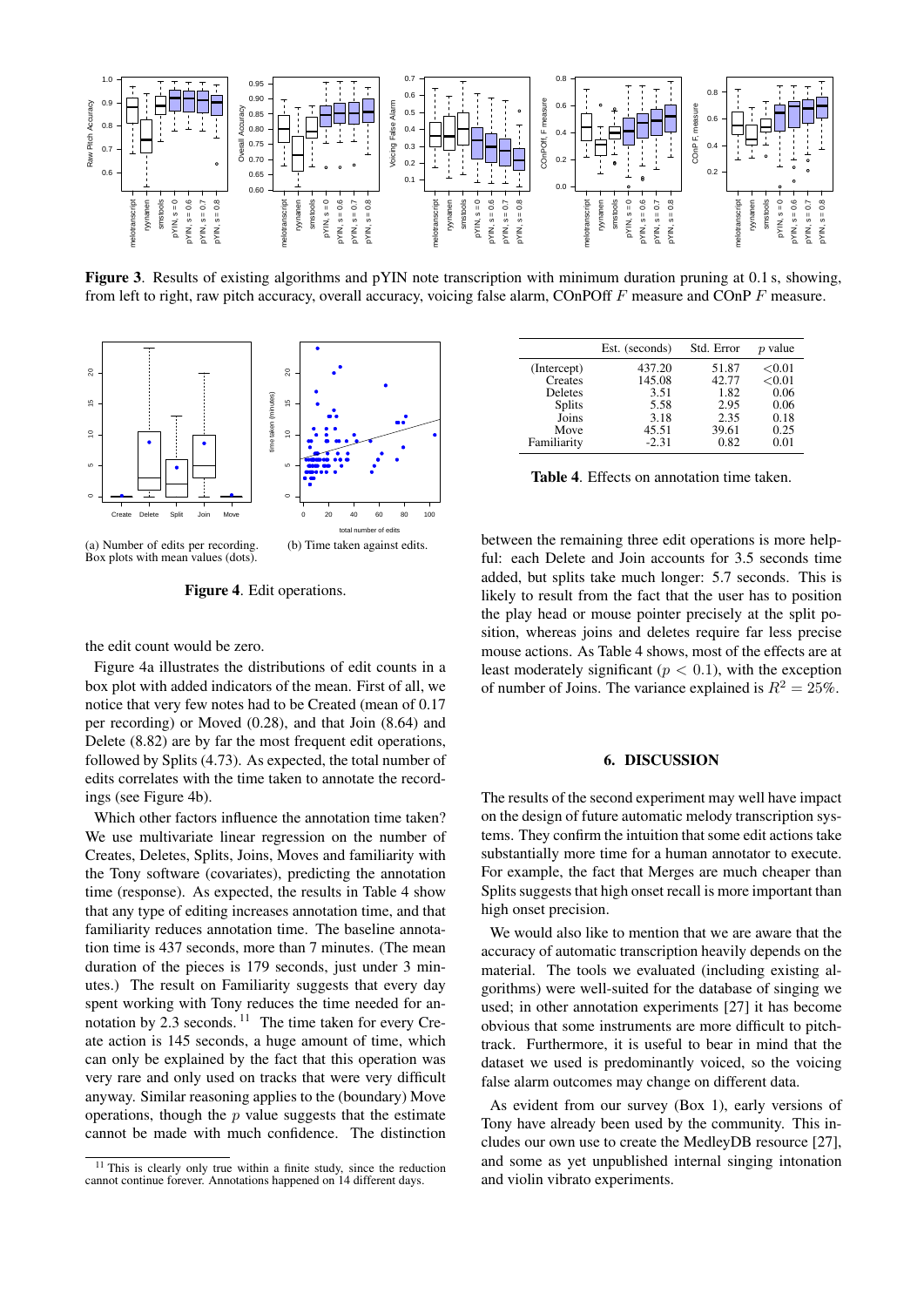#### 7. CONCLUSIONS

In this paper we have presented our new melody annotation software Tony, and its evaluation with respect to two aspects: firstly, an evaluation of the built-in note transcription system, and secondly a study on how manual edits and familiarity with the software influence annotation time.

The note transcription results suggest that the pYIN note transcription method employed in Tony is state-of-the-art, in terms of frame-wise accuracy and note-based evaluation. The study of manual edits shows the relative effort involved in different actions, revealing that Splits and Creates are particularly expensive edits. This suggests that for the task of note annotation, transcription systems should focus on voicing recall and note onset/offset accuracy.

In summary, we have presented a state-of-the-art note annotation system that provides researchers interested in melody with an efficient way of annotating their recordings. We hope that in the long run, this will create a surge in research and hence understanding of melody and intonation, especially in singing.

#### 7.1 Acknowledgements

Thanks to Emilio Molina for kindly sharing the results of the experiments in his recent evaluation paper [\[24\]](#page-8-7), and to all survey participants. Matthias Mauch is supported by a Royal Academy of Engineering Research Fellowship.

# A. SURVEY QUESTIONS

- <span id="page-7-0"></span>• Have you ever used software to annotate pitch in audio recordings? (multiple choice)
- What software tools/solutions for pitch annotation exist? List tools that you are aware of. (free text)
- What characteristics of the tools would need to be improved to better suit your use case? (free text)
- Comments (free text)
- Your field of work (multiple choice)

#### B. REFERENCES

- <span id="page-7-1"></span>[1] S. Pant, V. Rao, and P. Rao, "A melody detection user interface for polyphonic music," in *National Conference on Communications (NCC 2010)*, 2010, pp. 1–5.
- <span id="page-7-2"></span>[2] E. Gómez and J. Bonada, "Towards computer-assisted flamenco transcription: An experimental comparison of automatic transcription algorithms as applied to a cappella singing," *Computer Music Journal*, vol. 37, no. 2, pp. 73–90, 2013.
- <span id="page-7-3"></span>[3] C. Cannam, C. Landone, M. B. Sandler, and J. P. Bello, "The Sonic Visualiser: A visualisation platform for semantic descriptors from musical signals." in *Proceedings of the 7th International Conference on Music Information Retrieval (ISMIR 2006)*, 2006, pp. 324–327.
- <span id="page-7-4"></span>[4] P. Boersma, "Praat, a system for doing phonetics by computer," *Glot International*, vol. 5, no. 9/10, pp. 341–345, 2001.
- <span id="page-7-5"></span>[5] A. de Cheveigné and H. Kawahara, "YIN, a fundamental frequency estimator for speech and music," *The Journal of the Acoustical Society of America*, vol. 111, no. 4, pp. 1917–1930, 2002.
- <span id="page-7-6"></span>[6] N. Bogaards, A. Röbel, and X. Rodet, "Sound analysis and processing with AudioSculpt 2," in *Proceedings of the International Computer Music Conference (ICMC 2004)*, 2004.
- <span id="page-7-7"></span>[7] J. Devaney, M. Mandel, and I. Fujinaga, "A study of intonation in three-part singing using the automatic music performance analysis and comparison toolkit (AM-PACT)," in *13th International Society of Music Information Retrieval Conference*, 2012, pp. 511–516.
- <span id="page-7-8"></span>[8] M. Mauch, K. Frieler, and S. Dixon, "Intonation in unaccompanied singing: Accuracy, drift, and a model of reference pitch memory," *Journal of the Acoustical Society of America*, vol. 136, no. 1, pp. 401–411, 2014.
- <span id="page-7-9"></span>[9] M. Goto, "A real-time music-scene-description system: Predominant-F0 estimation for detecting melody and bass lines in real-world audio signals," *Speech Communication*, vol. 43, no. 4, pp. 311–329, 2004.
- <span id="page-7-10"></span>[10] J. Salamon and E. Gòmez, "Melody Extraction from Polyphonic Music Signals using Pitch Contour Characteristics," *IEEE Transactions on Audio, Speech, and Language Processing*, vol. 20, no. 6, pp. 1759–1770, 2010.
- <span id="page-7-11"></span>[11] C. E. Seashore, "The tonoscope," *The Psychological Monographs*, vol. 16, no. 3, pp. 1–12, 1914.
- <span id="page-7-12"></span>[12] D. Talkin, "A robust algorithm for pitch tracking," in *Speech Coding and Synthesis*, 1995, pp. 495–518.
- <span id="page-7-13"></span>[13] H. Kawahara, J. Estill, and O. Fujimura, "Aperiodicity extraction and control using mixed mode excitation and group delay manipulation for a high quality speech analysis, modification and synthesis system STRAIGHT," *Proceedings of MAVEBA*, pp. 59– 64, 2001.
- <span id="page-7-14"></span>[14] J. Devaney and D. Ellis, "Improving MIDI-audio alignment with audio features," in *2009 IEEE Workshop on Applications of Signal Processing to Audio and Acoustics*, 2009, pp. 18–21.
- <span id="page-7-15"></span>[15] M. P. Ryynänen, "Probabilistic modelling of note events in the transcription of monophonic melodies," Master's thesis, Tampere University of Technology, 2004.
- <span id="page-7-16"></span>[16] O. Babacan, T. Drugman, N. D'Alessandro, N. Henrich, and T. Dutoit, "A comparative study of pitch extraction algorithms on a large variety of singing sounds," in *Proceedings of the 38th International Conference on Acoustics, Speech, and Signal Processing (ICASSP 2013)*, 2013, pp. 7815–7819.